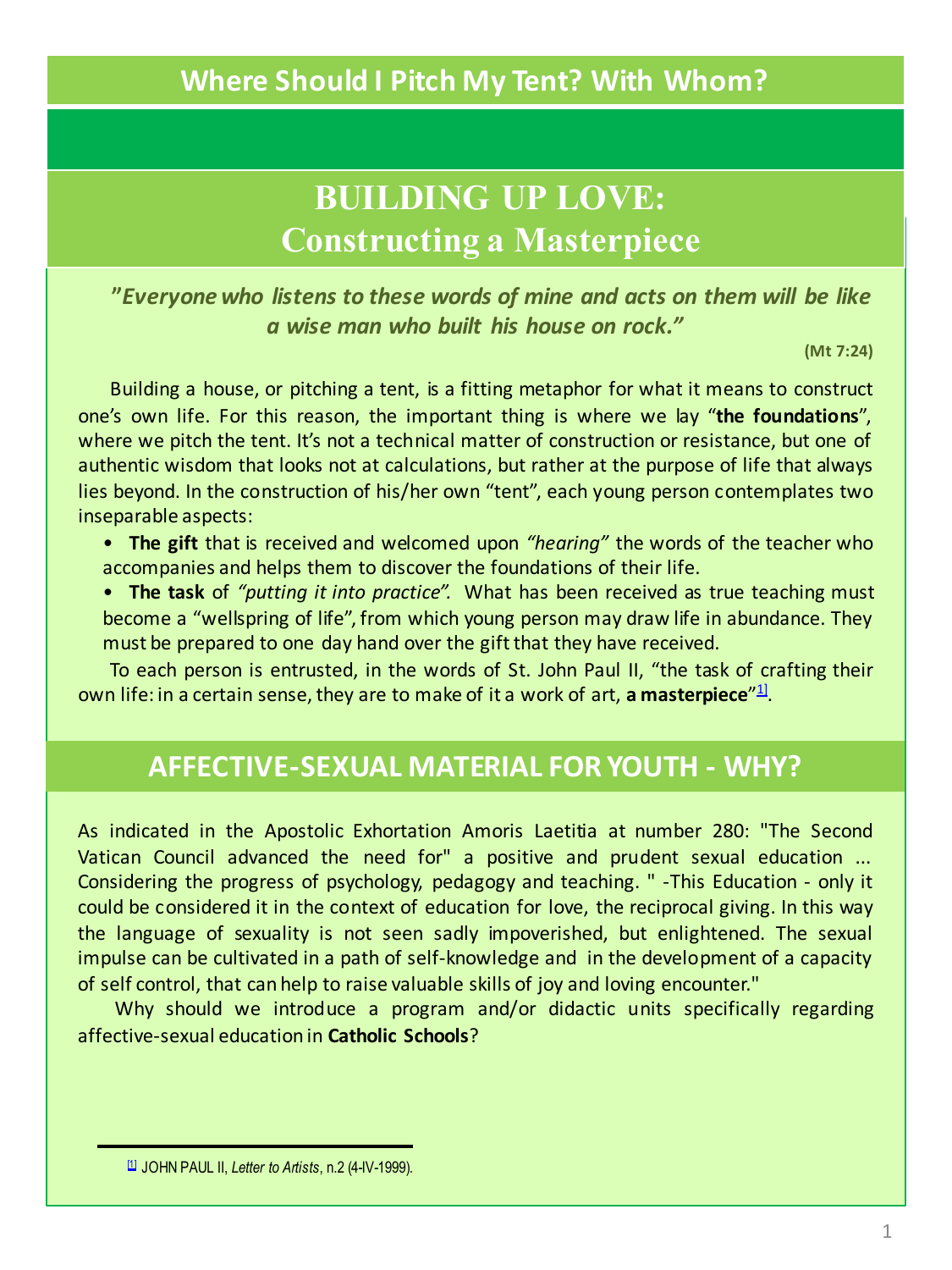It is absolutely necessary that it be implemented by all, always as complement or aid to the task of parents. It must be a teaching that keeps in mind the different stages in the construction of one's personality in relation to the configuration of his/her "sexual identity" or mature acknowledgement of his/her own sexuality, with moments that are differentiated according to the sexes. This will present the human foundations of **sexuality** and **affection,** their **moral** value in relation to the construction of the person and their meaning in the **plan of God,** in an integrated way, and taking the experiences of the youth as a starting point (cfr. VAH, 124).



Affective-sexual education, in keeping with the dignity of the human being, cannot be reduced to biological information about human sexuality. Nor can it consist of a few general instructions about behavior, at the mercy of the statistics of the time. Founded upon "adequate anthropology", as underlined by John Paul II (cfr. CAH XXIII, 3-6, 02-04- 1980), affective-sexual education "must consist in the **illumination of the basic experiences** that every man lives, and in which he encounters the meaning of his existence. In this way, we will avoid the subjectivism that leads our youth to judge their actions only according to the feelings that they awaken, which makes them little less than incapable of building a life in the solidityof the virtues." (VAH, 124).

This entire program and the materials that it provides respond to the proposal of *Amoris Laetitia* (cfr. nn. 280-286).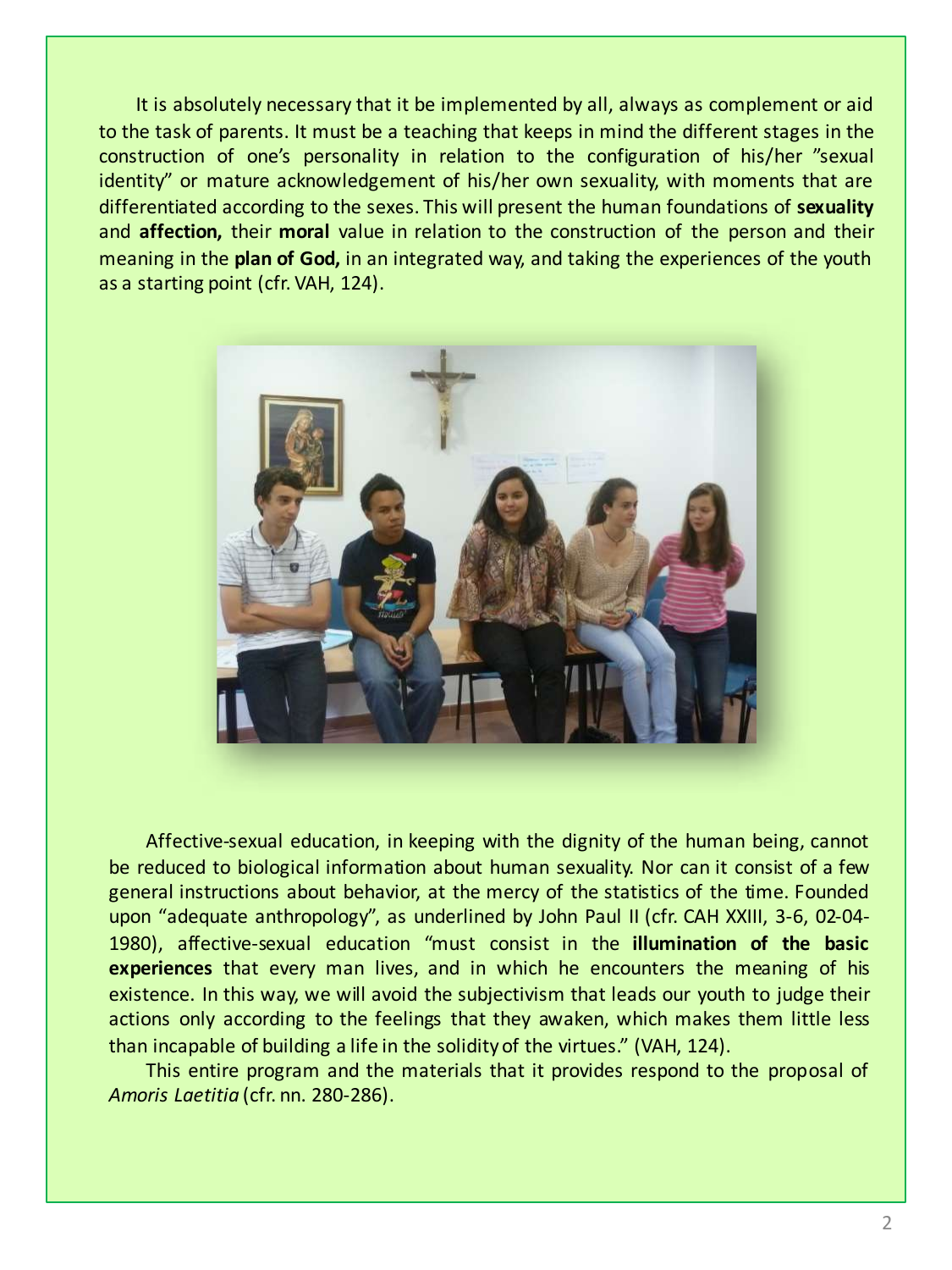# **A "LIQUID" AFFECTIVE-SEXUAL EDUCATION, DEVOID OF FOUNDATIONS**

Benedict XVI confirms a clear reality: "Educating, however, has never been an easy task and today seems to be becoming ever more difficult. Parents, teachers, priest and everyone who has direct educational responsibilities are well aware of this. Hence, there is talk of a great **"educational emergency"**[2] . He continues, noting that we live immersed in "a mindset and form of culture that induce one to have doubt about the value of the human **person**, about the very meaning of **truth** and **good,** and ultimately about the goodness of life."



In this **"liquid" society** (Z. Bauman), which is unstable and devoid of solid foundations, the deficiencies and great omissions in affective-sexual education become obvious. There is no shortage of occasions that insinuate to our youth the temptation of walking without a direction, of building without worrying about laying foundations, of ceasing to ask themselves about goodness and considering as good whatever they may do. If is sufficient for them to consider as good acting as they please and feeling good while doing it. Surrounded by an emotion-driven environment, in which the quest for truth contents itself with catering to their state of mind, many things lead them toward disorientation in the ends of their lives and the choice of their actions. Many young people become *beings directed by others,* who accept ideas and utilize things without worrying about understanding their meaning: they are incapable of reading and interpreting their own affections ("**affectively illiterate**"). Freedom disappears amidst a **saturation of information** that they cannot digest, and technology ends up dominating them. Emptied of their interior capacity for reflection and evaluation, they become, *de facto,* a machine of production…or destruction, incapable of building a life or a home.

<sup>&</sup>lt;sup>[2]</sup> BENEDICT XVI, Letter to the Faithful of the Diocese and City of Rome on the Urgent Task of Educating Young People, 21-1-2008.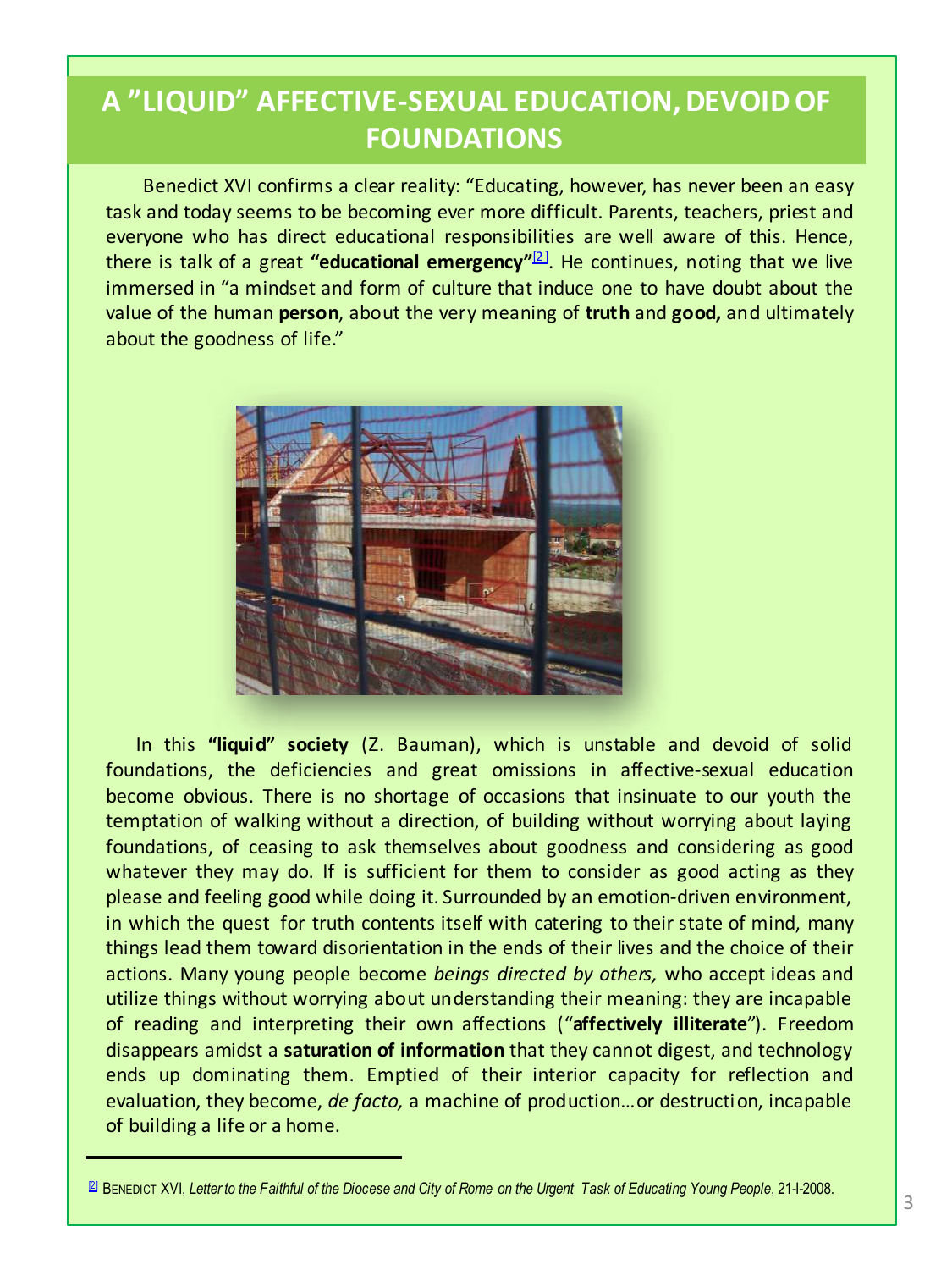This educational emergency must face various **challenges** that dominate our culture and social life:

> • **RELATIVISM**. If it is impossible to recognize the truth, then education, too, becomes impossible. The light and certainty of the truth are determining factors that present the basic meanings of existence to generations to come. Benedict XVI notes in his discourse at the Catholic University of America: "Particularly disturbing, is the reduction of the precious and delicate area of education in sexuality to management of 'risk', bereft of any reference to the beauty of conjugal love".

> Education in affectivity and sexuality is not a technique (reducing the educational task to the transmission of information and specific skills), but a *true art* which requires a singular wisdom that makes it possible to transmit the truth about man and woman, in their similarity and in their difference. This is because sexuality and affectivity are human realities that contain a specific truth: the truth of love as a personal truth.

> **NIHILISM.** Living as though God did not exist favors a vision of sexuality and affectivity in which they lose their intrinsic dimension of mystery. Reduced to simple, secularized realities, they end up being governed by the model of so-called "pure relationships". Pure relationships are only maintained if both parties think that the relationship produces such satisfaction or benefit that each individual considers them fitto pursue.

> • **"NATURALISM".** This reduces man to a simple element of nature, whose body is seen as a machine with different parts that are functionally united and devoid of personal meaning. The body is viewed, therefore, as a mere instrument at the disposal of the tastes and preferences of an individual subject's poorly understood freedom. In this way, hedonistic wellbeing becomes the fundamental criterion of education.

In the context of this "liquid" foundation, each educational unit is directed in such a way that the youth may be able to lay the foundation of "their own masterpiece", according to the logic of love, anchoring it upon the rock.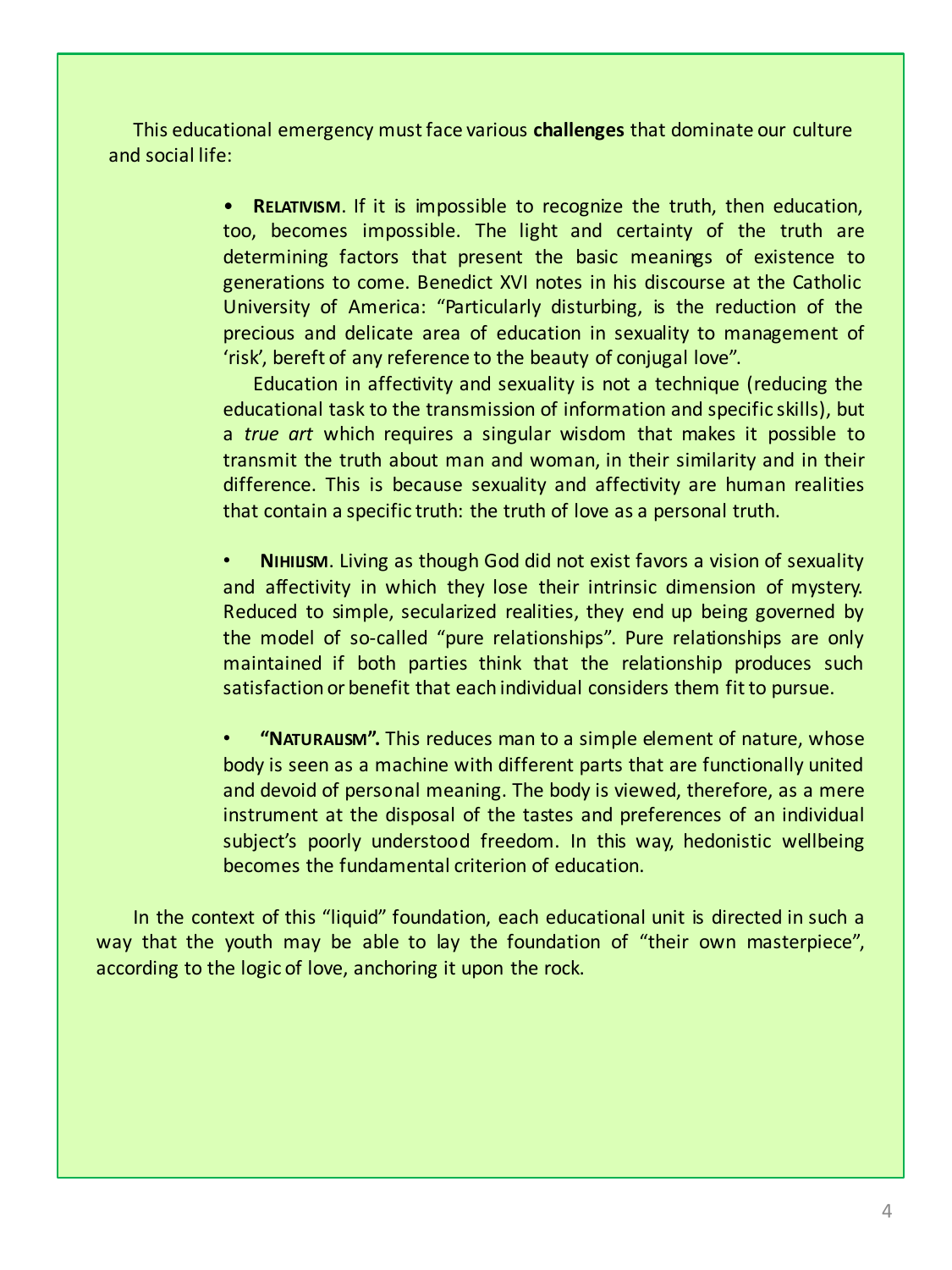# LAYING THE FOUNDATIONS ACCORDING TO **THE LOGIC OF LOVE**

In front of this darkness which disorients the lives of our youth and turns them to "liquid", there is a **light** which allows them to open their eyes and encounter a path along which they may progress, some foundations upon which they may build. Without doubt, we are speaking of the joy of discovering oneself in the gaze of another, where they feel loved: the first step on a long path. "Instead of *informing* the adolescent and the youth, leaving him alone before the problems that surpass him, it is necessary to know how to **accompany him and encourage him** in these key moments of hislife." (FSV, 161).

In every education in love there is always a great invitation for each person to discover something wonderful. The mission of the collection of these units is that of guiding the youth so that they themselves may discover the truth: it is an interior, assumed, and integrated education. Bringing them to the truth is nothing more than an act of love.

The first requirement of every building is to *search for the foundation***,** a good anchor for the tent. This education must be directed, therefore, towards helping each young person to formulate his/her *own personal life plan* and to acquire the ability to fulfill it. Each one will choose where to anchor his/her tent; to each one is entrusted the task of building it, and each one musttake responsibility for their results.

The paradox is that they will not be able to find this foundation within themselves. They must be open to *receiving* something previous that they can lean on through the conscious acknowledgement of a solidity that does not belong to them. They will find this foundation in the horizon of the meaning of the *vocation to love.* Starting from this light, which orients the whole of life, we can offer a Christian educational proposal that is capable of facing a threefold challenge:

> We must demonstrate how the experience of love contains an original, personal and operative **truth.** In front of a truth without love (proper to romanticism), we must insist on the truth of love and on its strong unitary dynamism.

> We must be able to show how the mysterious and sacred dimension of sexuality is **inscribed in the heart** of every person. The body is, then, contemplated as a sacrament of the person, a living organism endowed with a spousal meaning, inviting us to respond to the vocation to communion that isinscribed in the sexual difference.

**Which blueprints will guide us in the construction of** 

our masterpiece? Who will advise us on the best place to

lay its foundations?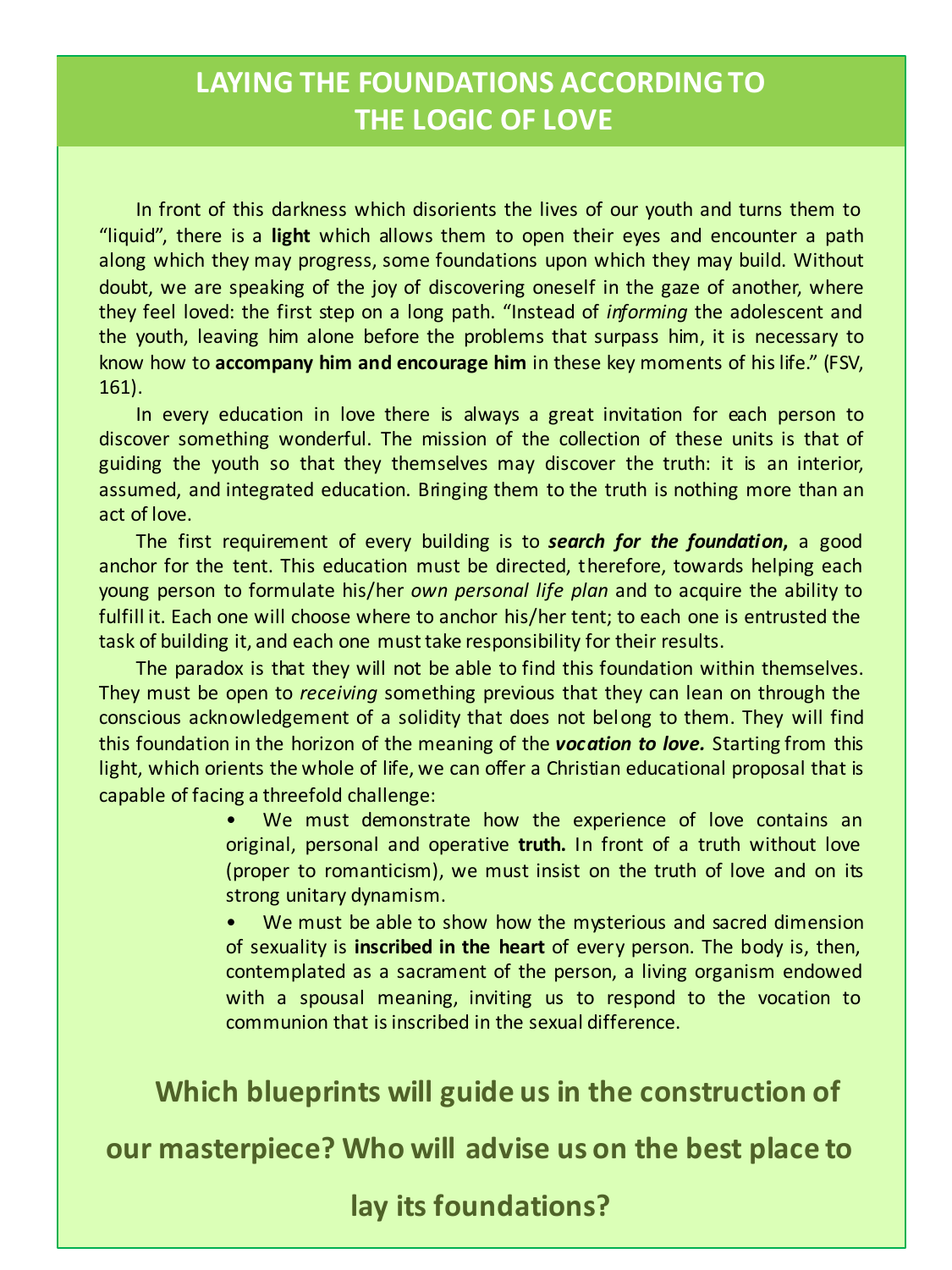#### **THE BLUEPRINTS:**

#### **Discovering the Plan of God for Marriage and the Family**

The youth must learn that, prior to all human plans, there exists a **plan of God** for each one of them, since he chose each one of them and desired them from the beginning. God wants to make a concrete history of love with each one of them.

It is essential to help them recognize that they are not called to invent new models using their imagination, but rather that they are called to "*read"* once again, in a new and original way, the **truth** of God's design for them. "An adequate affective-sexual education requires, first of all, to look after the formation of the entire Christian community regarding the foundations of the **gospel of marriage and the family"** (VAH, 122).



For this reason, they must learn to **rediscover** the beauty of marriage and the family as a vocation to love that is lived in light of the loving design of God, especially given that the very terms of that design, with its own signs and meanings, are threatened by the confusion of today. This plan of God if (is) profoundly unitary and has two fundamental pillars:

• **Marriage is a plan of God:** "*From the beginning the Creator 'made them male and female'"* (Mt 19:4). The truth of marriage is bound to the truth of the human person created as man and woman, destined to enter into the full possession of his own humanity through reciprocal communion in the gift proper to conjugal love.

• **Marriage is the foundation of the family**: "*That is why a man leaves his father and mother and clings to his wife, and the two of them become one body*" (Gn 2:24). Christ's response to the truth of the Beginning reveals a fundamental novelty in the design of God: the indivisible unity between marriage and the family. The reality of the mutual *gift of self* of the spouses isthe only truly human foundation of a family.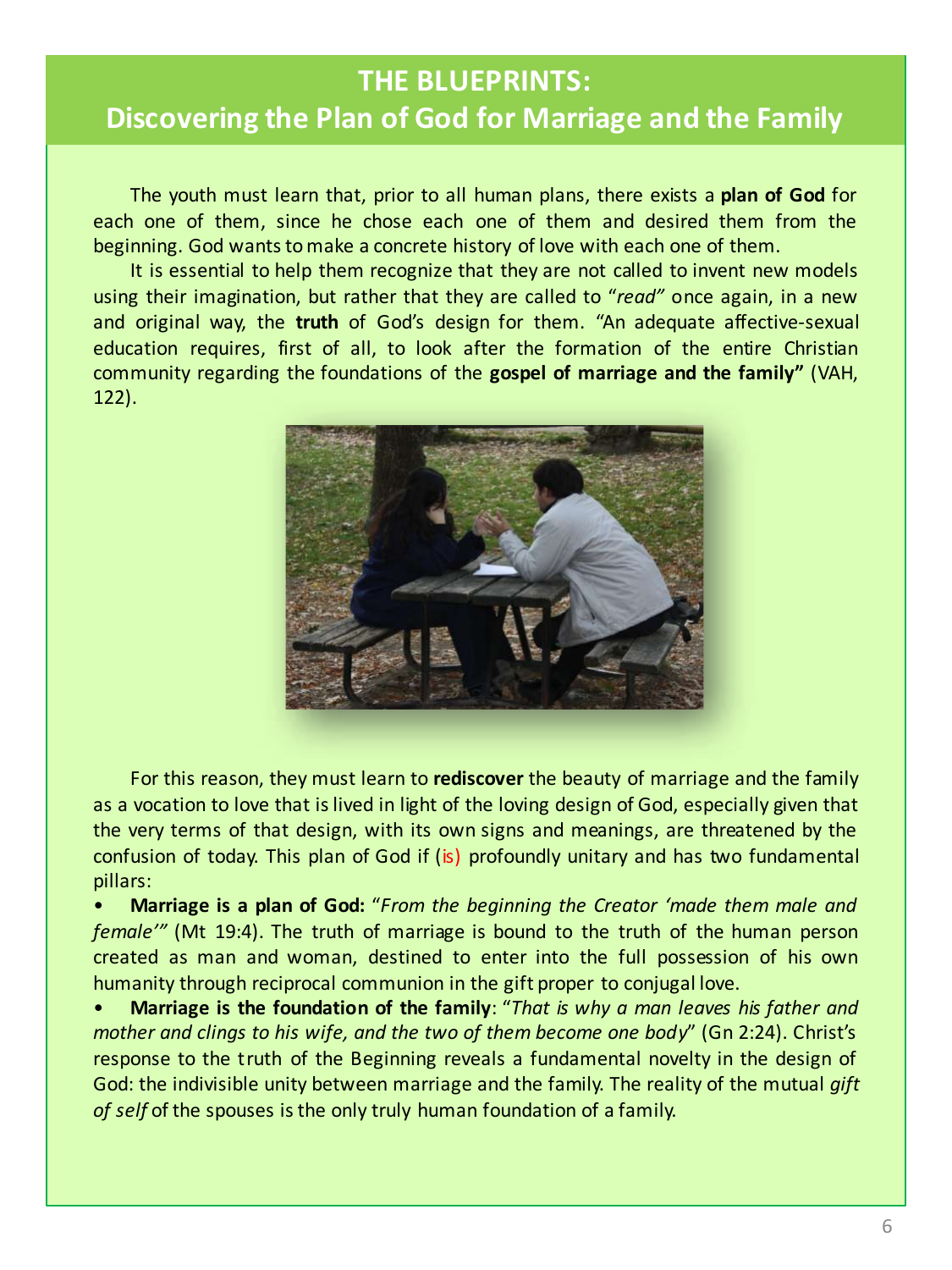Consequently, the announcement of the "**gospel of the family**" cannot be dissociated from the announcement of the "**gospel of marriage**", which is its origin and source (cfr. GS, 48).

With an adequate affective-sexual education, we will help them to discover that which is most suitable to human beings: questioning oneself about the ultimate meaning of one's path, about the meaning of what one does and lives, about the formula for happiness. It is not an exaggeration to think that, with this education, we are teaching them the very art of life, the goal of which is showing the meaning of a full life.

# **What light illuminates this personal discovery?**

#### **THE LIGHT: Discovering the Vocation to Love**

The light of life projects the **vocation to love.** "*God created man in his own image and likeness: calling him to existence through love, He called him at the same time for love*" (FC, 11). In this "*for love*" man discovers his origin and foundation, while the invitation "*to love*" indicates the finality that ought to be given to his life and actions. This point from *Familiaris consortio* concludes: **love** is "*the fundamental and innate vocation of every human being*", it is a call which demands a response from every person.

We are called to a love that we know only through revelation, and a love that is capable of *constructing a history,* which requires a *community* to make it grow - precisely that which is implicitlynegated in a sentimentalistic vision.

When we discover the vocation to love, the truth of marriage and the family is revealed to us (cfr. DPF, 22). This discovery is a dynamic reality that continues throughout all of life and, at the same time, involves the very identity of man  $-$  all of man, in his *integral unity as a corporeal-spiritual being* (cfr. CCE, 362-368; DCE, 2 y 5)- and every man (DPF, 30).

The **vocation to love** points out the way through which God reveals to us his plan of salvation. Indeed, it is in the original conjunction of the different loves within the family – conjugal love, paternal/filial love, fraternal love, the love of grandparents and grandchildren, etc. – that the vocation to love finds the human channel through which it may manifest itself and develop, shaping the authentic *identity of man* as son or daughter, husband or wife, father or mother, brother or sister (cfr. DPF, 69). There are *three phases* that lead toward the full development of this vocation to love, which are integrated into the individual history/identity of each person:

-First, learning to *BE SONS/DAUGHTERS*: *welcoming the original gift* of love with joyful gratitude.

-Second, learning to *BE SPOUSES:* maturation of the *love that has been received, which gives of itself in donation* and commitment.

-Finally, learning to *BE PARENTS:* fullness of *fruitful love* in the generation and education of children.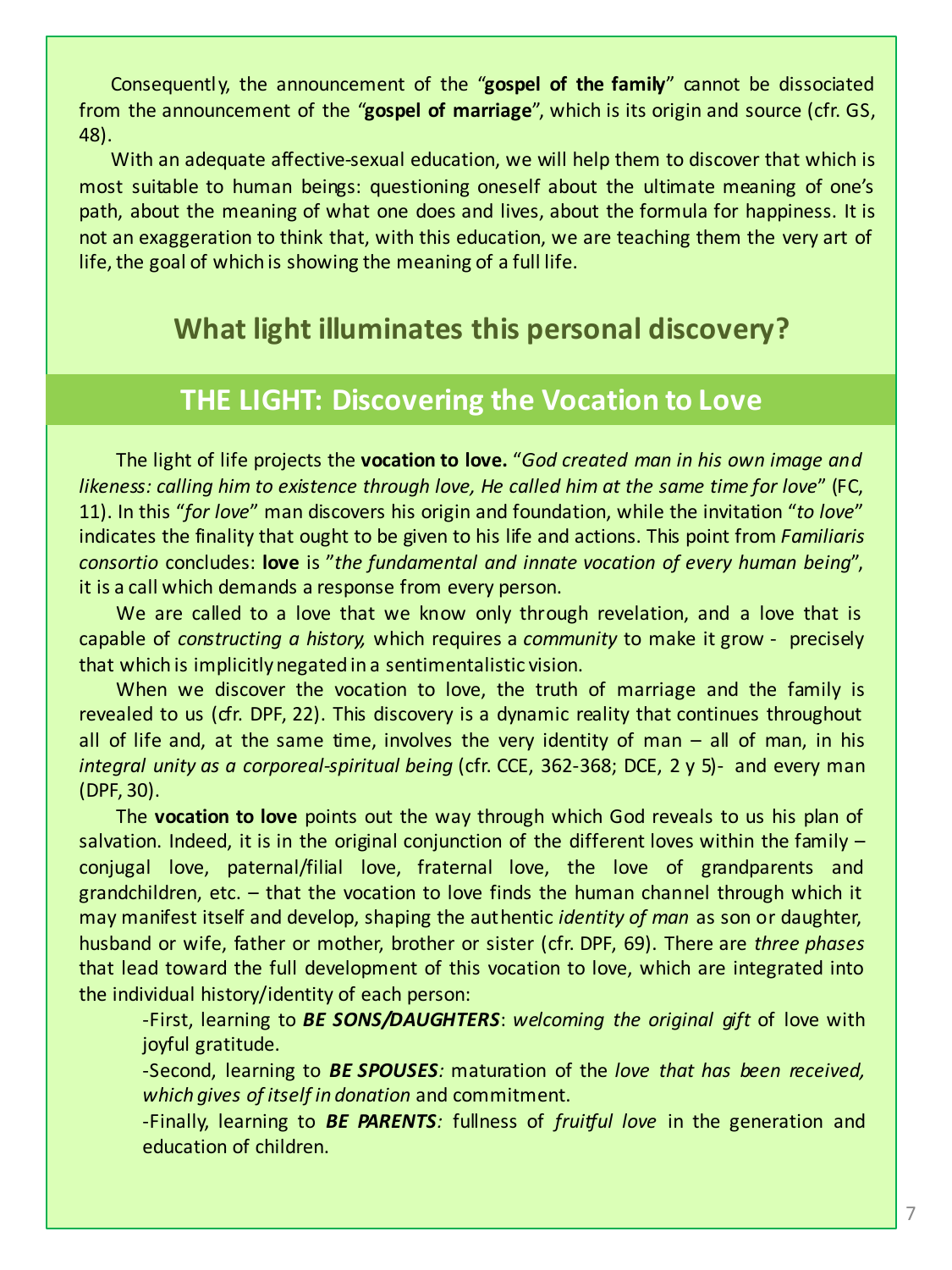The source of this vocation to love lies in the **love of God,** who invites us to walk along a path in response to his call, reveals to us the fullness of our vocation, and inscribes it in our very being, even in our own body. For this reason, the call to love is inscribed in the sexual difference itself, which interrogates the freedom of man and woman so that they may discover the construction of an authentic communion of persons as the purpose of their life. Sexuality is, then, experienced as a personal "way of being", which is oriented toward the expression and fulfillment of the vocation of man and woman to love (SH, 11). For this reason, there is an intimate moral relationship between sexuality, affectivity, and the loving construction of a communion of persons who are open to life (DPF, 30), who mustintegrate themselvesinto a unitary, vocational history.

Therefore, the vocation to love will allow us to built up our own life, "our tent", in all of its fullness (cfr. DPF, 28). "Let us ask the Lord to help us understand the **law of love.** How good it is to have this law! How much good it does us to love one another, in spite of everything!" (EG, 101).

#### **But how can we learn to love in this way?**

#### **THE METHOD: "Learning to Build" starts with "Learning to Love"**

Beginning with the logic of love that will help us to build, we see that "**teaching to love**" is the key component in attaining a personal project that culminates in the construction of a life, of a "dwelling place". But, whatis "*teaching to love*"*?* [3] *Isn't love the most spontaneous and uncontrollable thing imaginable? Isn't it something that happens, over which we have no power? What is love, then, that we can say it is necessary to learn to love?*

Yes, it is necessary to *learn to love*, and we all need to be helped in this learning process. If the end of our vocation to love is the *sincere gift of self* through which we discover our own identity (cfr. GS, 24), then we have a need to know, master and direct our heart. *Education in love* is increasingly necessary in our days, since our cultural environment presents us with degenerate forms of love that falsify the truth and freedom of man in his process of personalization; these forms of love are tainted with *individualism*

and

<sup>[3]</sup> JOHN PAUL II, *Crossing the Threshold of Hope*, Plaza & Janés, Barcelona 1994, 132.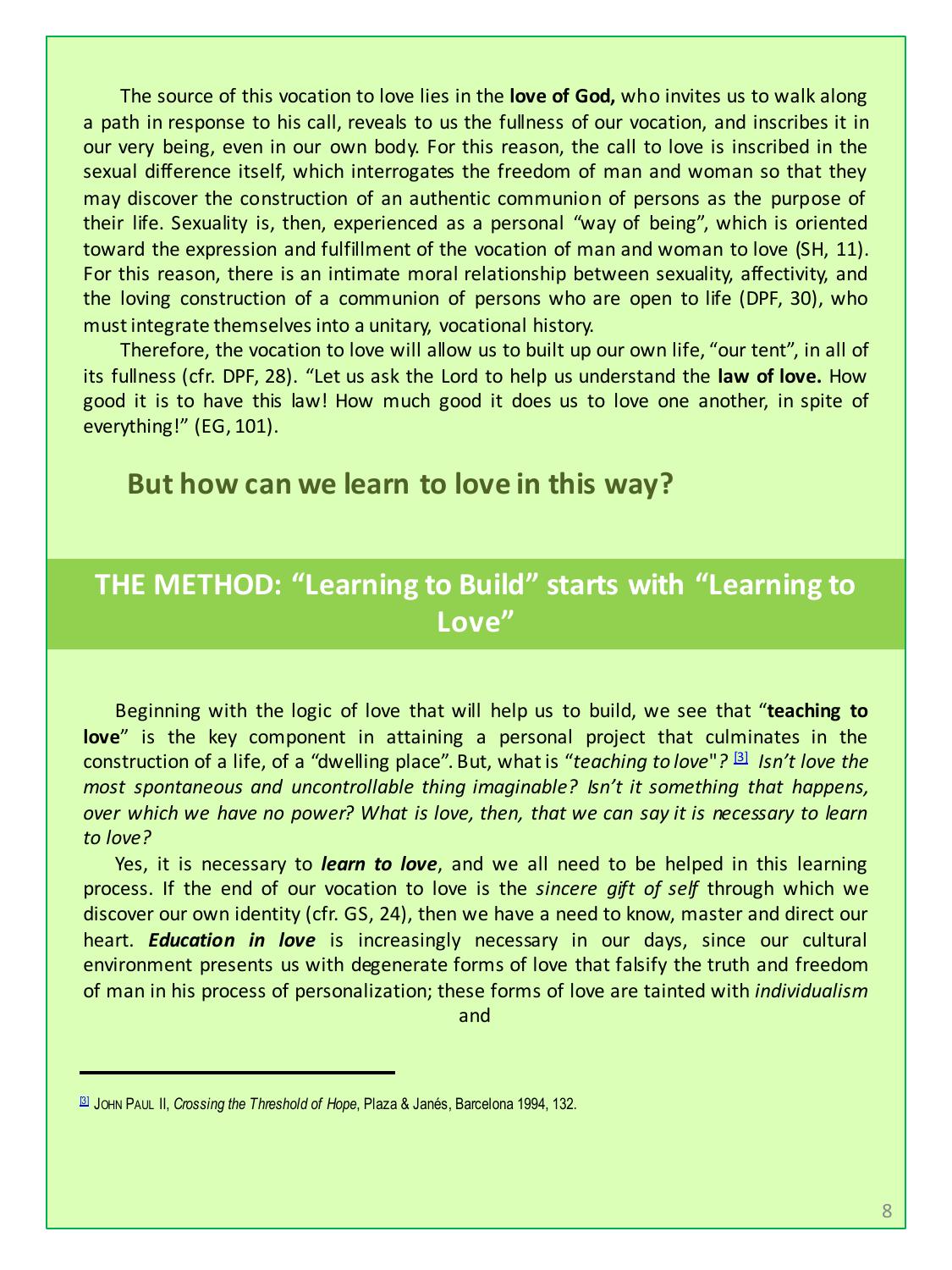*sentimentalism,* leading people to let themselves be guided by their own simple, subjective feelings, unconscious even of their need to *learn to love* (DPF, 89; cfr. FSV, 22-26)*.* Love is, therefore, the strength and guiding thread of both family life and the education of the person.

**The revelation of the vocation to love of each man or woman largely depends on the initial education in love that** must be carried out within the family.

#### **THE PLACE WHERE WE LEARN TO LOVE: The Family**

This educational emergency creates the need for an educational community like the **family**, which is, without doubt, the *privileged and indispensable place* to teach how to love. The family is the channel where love, which shapes personal identity, is manifested and lived out. In the home is where each person is loved for his or her own sake, in an unconditional way. It is in the family where our most significant personal and affective relationships are developed, which are called to transmit the basic meanings of sexuality. The "specific unity between supernatural grace and the human experience is realized in the family in the measure in which it is an authentic 'community of life and love'. **Love** is, then, the strength and the guiding thread of both the family and the education of the person" (DPF, 69). Neither books nor lectures teach us to love.

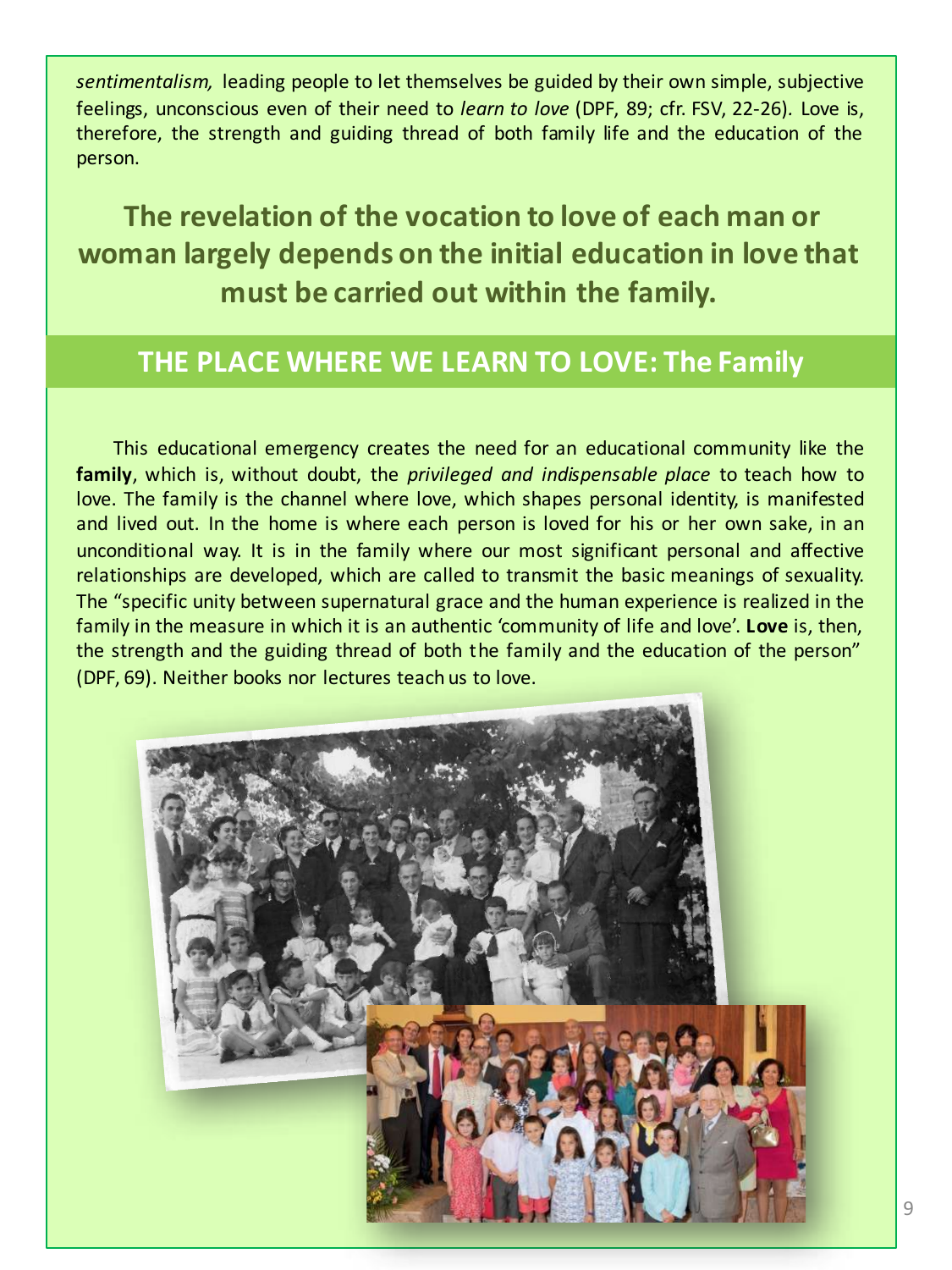Parents are the **first ones responsible** for carrying out this education in sexuality. They must know how to offer their children age-appropriate explanations, in a context of trust, so that they may acquire knowledge of and respect for their own sexuality in a personalized way. This task is of such great importance that it cannot be *relinquished* to others. Moreover, parents must *keep watch over* the quality of the sexual education that their children receive from other authorities (cfr. DPF, 91).

From this basic, fundamental framework of the family founded on **marriage** as a community of life and love, young people must learn to **rediscover** the beauty of marriage and the family as a **vocation to love,** lived in light of the loving design of God, with a language that is proper to it.

# **What is special about this grammar? Is it a special language that I have to learn?**

# LANGUAGE: The Language of Love, the Language of **the Body, the Language of the Gift**

Educating in affection implies welcoming, sharing, communicating, purifying, strengthening and maturing the experience of love. For this, it is necessary to learn the **language of love.** Analogous to the way we learn to speak our mother tongue, we learn the language of love in contact with those persons who love us the most and, in this way, we become prepared to live according to the **language of the gift**.

In order to learn affectivity and sexuality, as is necessary with language, we must also learn how to express, read and write affections. *Reading* our affections consists in knowing how to interpret them; *writing* our affective life consists in learning to integrate our affections into our actions. Both experiences must be inseparably united: the more, and better, that we read (interpreting), the better we are able to write and compose (integrating), as reading enriches our vocabulary and enables us to compose paragraphs with greater precision and beauty, and to complete more excellent actions.

This type of education is tightly united to the education of the body in the vocation to love: "Discovering the truth and meaning of the **language of the body** will allow us to know how to identify the expressions of **authentic love** and distinguish them from those thatfalsify it" (VAH, 125).